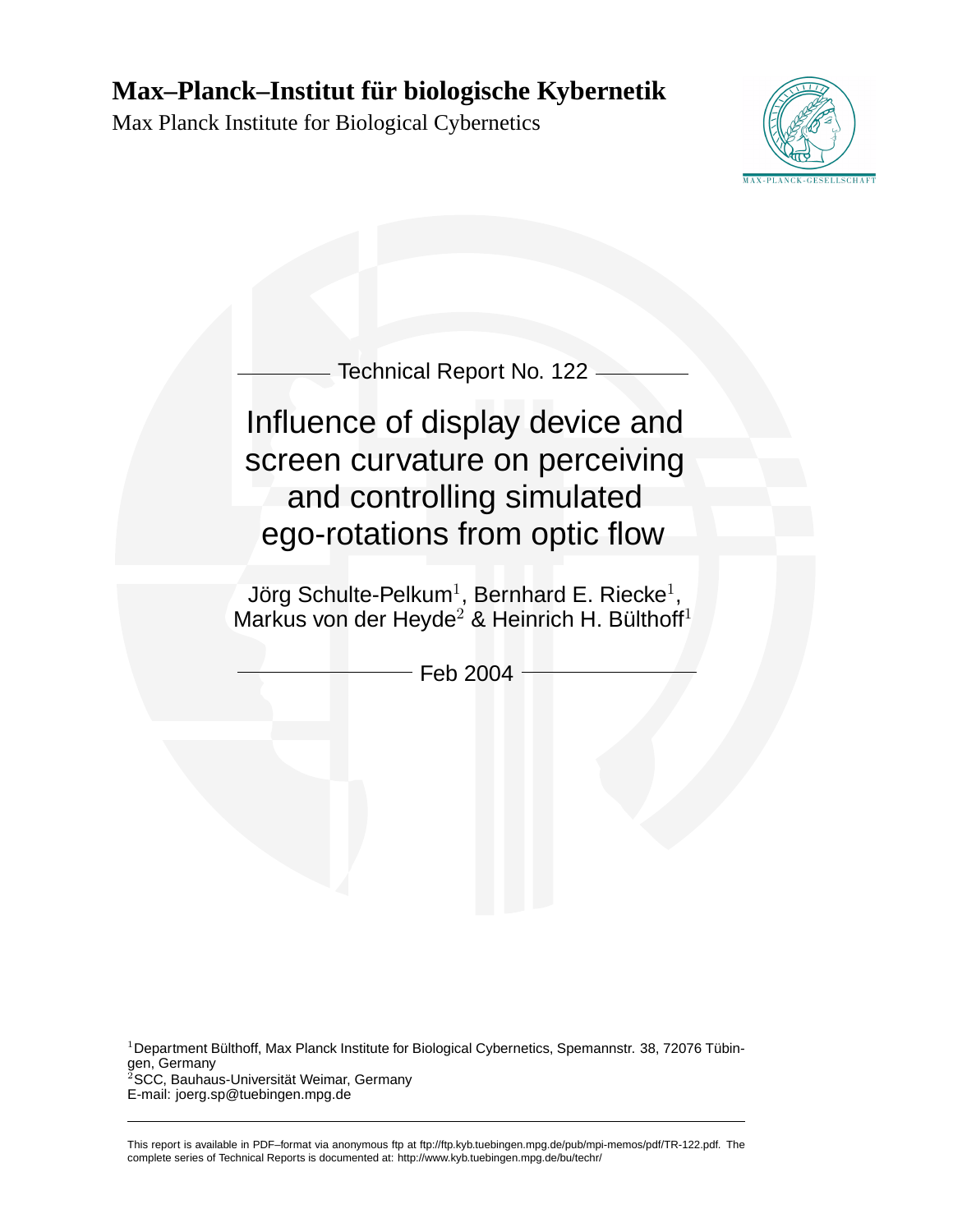# **Influence of display device and screen curvature on perceiving and controlling simulated ego-rotations from optic flow**

*Jörg Schulte-Pelkum, Bernhard E. Riecke, Markus von der Heyde, & Heinrich H. Bülthoff*

**Abstract.** This study investigated how display parameters influence humans' ability to control simulated egorotations from optic flow. The literature on visual turn perception reports contradictory data, which might be partly due to the different display devices used in these studies. In this study, we aimed at disentangling the influence of display devices, screen curvature, and field of view (FOV) on the ability to control simulated ego-rotations solely from visual information. In Experiment 1, FOV and display device (projection screen vs. head-mounted display (HMD)) was manipulated. In Experiment 2, screen curvature and FOV were varied. Subjects' task was to perform visually simulated self-rotations with target angles between 45 and 270°. Stimuli consisted of limited lifetime dots on a dark background, and subjects used a joystick to control the turning angle of the visual stimulus. In Experiment 1, performance was tested in a within-subject design, using a curved projection screen (FOV 84° × 63°), a HMD  $(40° \times 30°)$ , and blinders  $(40° \times 30°)$  that restricted the FOV on the screen. Performance was best with the screen (gain factor 0.77) and worst with the HMD (gain 0.57). We found a significant difference between blinders (gain 0.73) and HMD, which indicates that different display devices can influence ego-motion perception differentially, even if the physical FOVs are equal. In Experiment 2, screen curvature was found to influence the perception of ego-rotations: At identical FOVs of 84°, participants undershot target angles on the curved screen (gain 0.84), while they overshot target angles on the flat screen (gain 1.08). Perceptual mechanisms that may underlie these results will be discussed. We conclude the following: First, differences between display devices (HMD vs. curved projection screen) are more critical than the FOV for the perception of ego-rotations, with projection screens being better than HMDs. Second, screen curvature significantly influences performance for visually simulated egorotations: Compared to the flat screen, the curved screen enhanced the perception of ego-rotations. These findings have relevant implications for the design of motion simulators.

# **1 INTRODUCTION**

It is known that observers typically misperceive simulated turning angles in Virtual Reality (VR) if only visual information is available. In almost any VR simulations, observers have problems to estimate how far they have turned while navigating in a virtual environment. In general, the literature suggests that proprioceptive and vestibular cues are essential for spatial orientation when rotations of the observer are involved, and that visual stimuli alone are insufficient (Bakker, Werkhoven, & Passenier, 1999). However, many different display devices and field of views (FOV) have been used (see Figure [1\)](#page-2-0), and the data are highly inconsistent (Bakker et al., 1999; Bakker, Werkhoven, & Passenier, 2001; Kearns, Warren, Duchon, & Tarr, 2002; Péruch, May, & Wartenberg, 1997; Riecke, 1998; Riecke, van Veen, & Bülthoff, 2002).

The present study aims to disentangle the influence of display devices, screen curvature, and FOV on the

ability to control simulated ego-rotations solely from visual information.

Bremmer and Lappe (1999) have shown that humans can use optic flow to perceive and control translational ego-motion with high accuracy, even if no landmark information is available. However, for the special case of ego-rotations, observers' ability to estimate ego-motion from visual information alone becomes very inaccurate: In one study, Bakker et al. (1999) asked participants to perform visually simulated ego-rotations at specific turning angles (e.g., 45◦ left, 90° right etc.). Participants were seated and viewed a virtual scene using a head-mounted display (HMD, FOV  $24^\circ \times 18^\circ$ ). They used a joystick to control the turns: When they pulled the joystick to the side, the visual scene moved as if the participant was turning around his vertical axis. In this condition, it was found that when only visual information was presented, participants undershot target angles for requested ego-rotations by nearly 60%. Performance improved when participants turned physically on their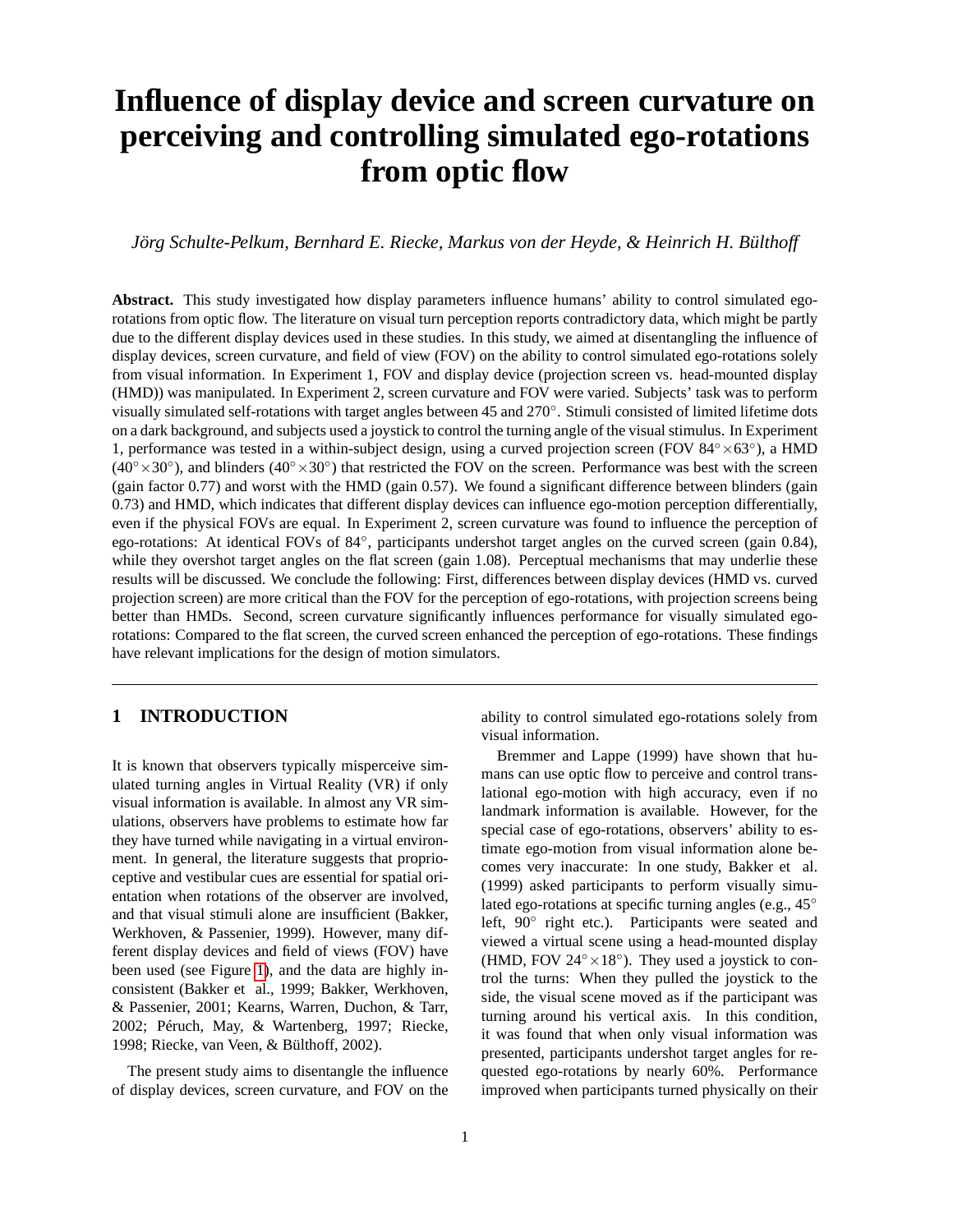

Figure 1: Left: 180° × 50° FOV half-cylindrical projection screen. Right: Subject wearing HMD, FOV 40° × 30°.

<span id="page-2-0"></span>feet, thus adding proprioceptive and vestibular cues to the visual cues, but undershooting still occurred. Strikingly, performance was best when participants turned blindfolded. The authors conclude that ... "orientation based on visual flow alone is most inaccurate and unreliable".

On the other hand, using a large, half-cylindrical projection screen with a large FOV of 180° (see Figure [1,](#page-2-0) left), Riecke et al. (2002) found that participants were able to perform instructed rotations with remarkable accuracy from visual flow alone. In a comparable task, turning performance was nearly perfect, with a gain factor of 0.99 and errors more than ten times smaller than in the Bakker et al. (1999) study.

So far, to our knowledge no study has systematically examined whether this contradiction is attributable to the different display devices (HMD vs. projection screen), the difference in screen curvature (cf. Péruch et al., 1997; Riecke et al., 2002), or the different FOVs used in these experiments.

To investigate this question, we performed two psychophysical experiments. Participants were requested to perform visually simulated ego-rotations for specific target angles, similarly to the study by Bakker et al. (1999) as described above. In Experiment 1, FOV  $(84° \times 63° \text{ vs. } 40° \times 30°)$  and display devices (HMD vs. curved projection screen) were varied. In Experiment 2, screen curvature (flat vs. curved) and FOV  $(84° \times 63° \text{ vs. } 40° \times 30°)$  were manipulated.

## **2 HYPOTHESES**

Experiment 1: If only FOV matters for accurate ego-rotation perception, one would expect a performance difference only between the large screen  $(84° \times 63°)$  and the two conditions with restricted

FOVs of  $40^{\circ} \times 30^{\circ}$  (HMD and "blinders"), and no difference between the latter two. If the display device matters, one might expect a difference between HMD and blinders at the identical FOV. Experiment 2: If screen curvature affects turning accuracy, one would expect different results between flat and curved projection screens at identical FOVs.

# **3 EXPERIMENT 1**

#### **3.1 Design & apparatus**

In a within-subject repeated-measures design, 18 participants performed visually simulated ego-rotations. In a full factorial design, five turn angles  $(45° to 225°)$ , steps of 45°) were crossed against four turning velocities  $(20, 27, 34,$  and  $42°/s)$ , two directions (left/right) and three visualization conditions (curved projection screen: FOV  $84^\circ \times 63^\circ$ , HMD:  $40^\circ \times 30^\circ$ , blinders:  $40^\circ \times 30^\circ$ ). The blinders restricted the FOV on the projection screen to the same FOV that was visible in the HMD. The screen resolution was set to  $1024 \times 768$  pixels on all display devices. To provide only optic flow information without any landmarks, a starfield of limited lifetime dots (dot lifetime  $= 650$  ms) on a dark background was used. The three conditions were presented in balanced order between subjects. Each of the six possible permutations was performed by three participants.

Participants were seated in front of the projection screen, with the head position stabilized by a chin rest (see Figure [2\)](#page-3-0). Viewing distance was 106 cm to the center of the curved screen, which had a curvature radius of 2 m (see Figure [5\)](#page-5-0). Participants viewed the stimulus with both eyes. Target angles were instructed via headphones, e.g. "Turn 90° to the left", and participants used a joystick to control the simulated turns: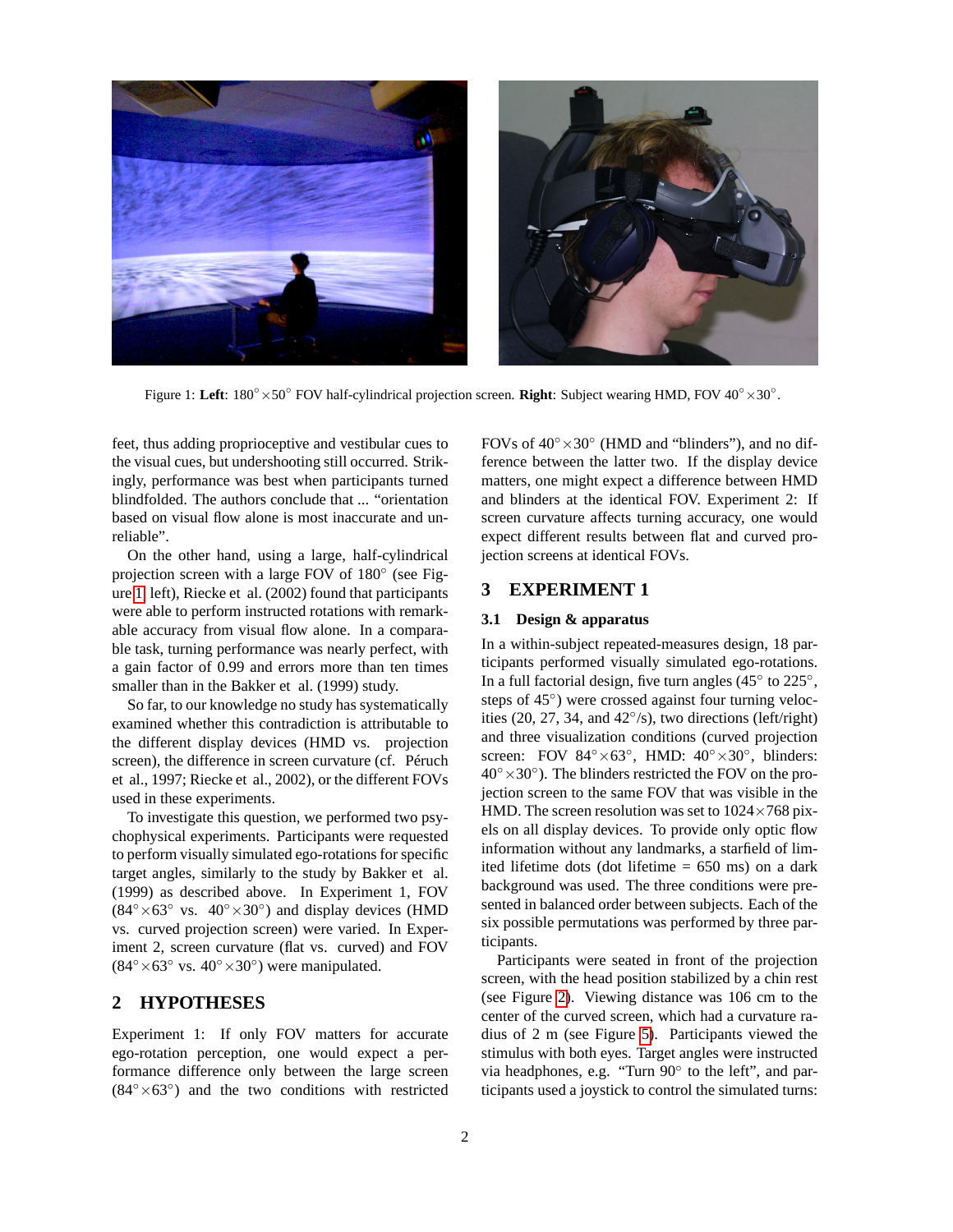

Figure 2: Experimental setup. **Left:** Screen FOV 84◦×63◦ ; **center:** blinders FOV 40◦×30◦ ; **right:** HMD FOV 40◦×30◦

<span id="page-3-0"></span>When they pulled the joystick to the side, the visual scene turned around the observer as if he or she was turning around the vertical axis. After 8 practice trials without feedback, participants performed 40 trials in randomized order in each of the three visualization conditions. No training or feedback about performance was provided at any stage of the experiment.

#### **3.2 Results & Discussion**

Generally, all turning angles were undershot (see Figure [3\)](#page-4-0). The presentation order of the three conditions had no significant effect  $(F(5,12) = 0.75, p=0.604)$ . For turn error as the dependent measure, a 3 (visualization conditions)  $\times$  5 (target angles)  $\times$  4 (velocities)  $\times$  2 (turn directions) repeated-measures ANOVA with all factors as within-subject factors showed the following results: The effect of visualization condition was significant, as well as target angle (F(2,24)  $= 13.3$ , p<0.001 and F(4,48)  $= 45.1$ , p<0.001, respectively). Bonferroni-corrected post-hoc tests revealed significant differences between the full screen and  $HMD$  ( $p<0.001$ ), and also between  $HMD$  and blinders ( $p<0.01$ ). The interaction between visualization condition and target angle was also significant (F(8,96)  $= 6.3$ , p<0.001). Figure [3](#page-4-0) illustrates the ranked order of the three conditions and the interaction. With a value of 0.77, the gain of the curved screen lies closest to 1, and the gain of the HMD diverges most with a value of 0.57. That is, with the HMD, undershooting of target angles was largest. The magnitude of undershooting with the HMD is consistent with values found in Bakker et al. (1999). Mean subjective ratings about task difficulty were highest for the blinders (3.6 on a 5-point Likert-scale), as opposed to values of 2.7 for the screen and 2.9 for the HMD (see Figure [4,](#page-4-1) left). This is remarkable because performance with the blinders was much superior to the HMD and did not differ significantly from the full screen condition. While performance was worst with the HMD, the task was perceived as rather easy.

In summary, the effect of display device appears to be more critical than the FOV for the present task. However, it is worthwhile mentioning that in a posttest interview, the FOV of the HMD was estimated more than twice as large on average than the actual FOV (see Figure [4,](#page-4-1) right). In contrast, estimates for the FOV on the screen and the blinders was very accurate. Participants also reported that the dots appeared to be farther away in the HMD than on the screen, even though dot size in terms of visual angle was equated between the two conditions. There is evidence from Wist, Diener, Dichgans, and Brandt (1975) that, with the angular speed of a visual surround held constant, observers' perceived speed of rotary self-motion increases linearly with increasing perceived distance of this surround. This means that for the special case of self-rotation, human observers seem to mistakenly use linear velocity on the screen instead of angular velocity to estimate rotation speed. Therefore, it is possible that both altered apparent distance to the stars and the largely misperceived size of the FOV in the HMD contributed to the large performance deterioration for the HMD.

#### **4 Experiment 2**

#### **4.1 Design & apparatus**

In Experiment 2, screen curvature and FOV were manipulated. The design and task was almost identical to Experiment 1, except that turns of 270◦ were added and velocities were slightly modified to 28, 33, 38, and 43°/s. This was done because in Experiment 1, slow turns of 20°/s yielded higher variability and larger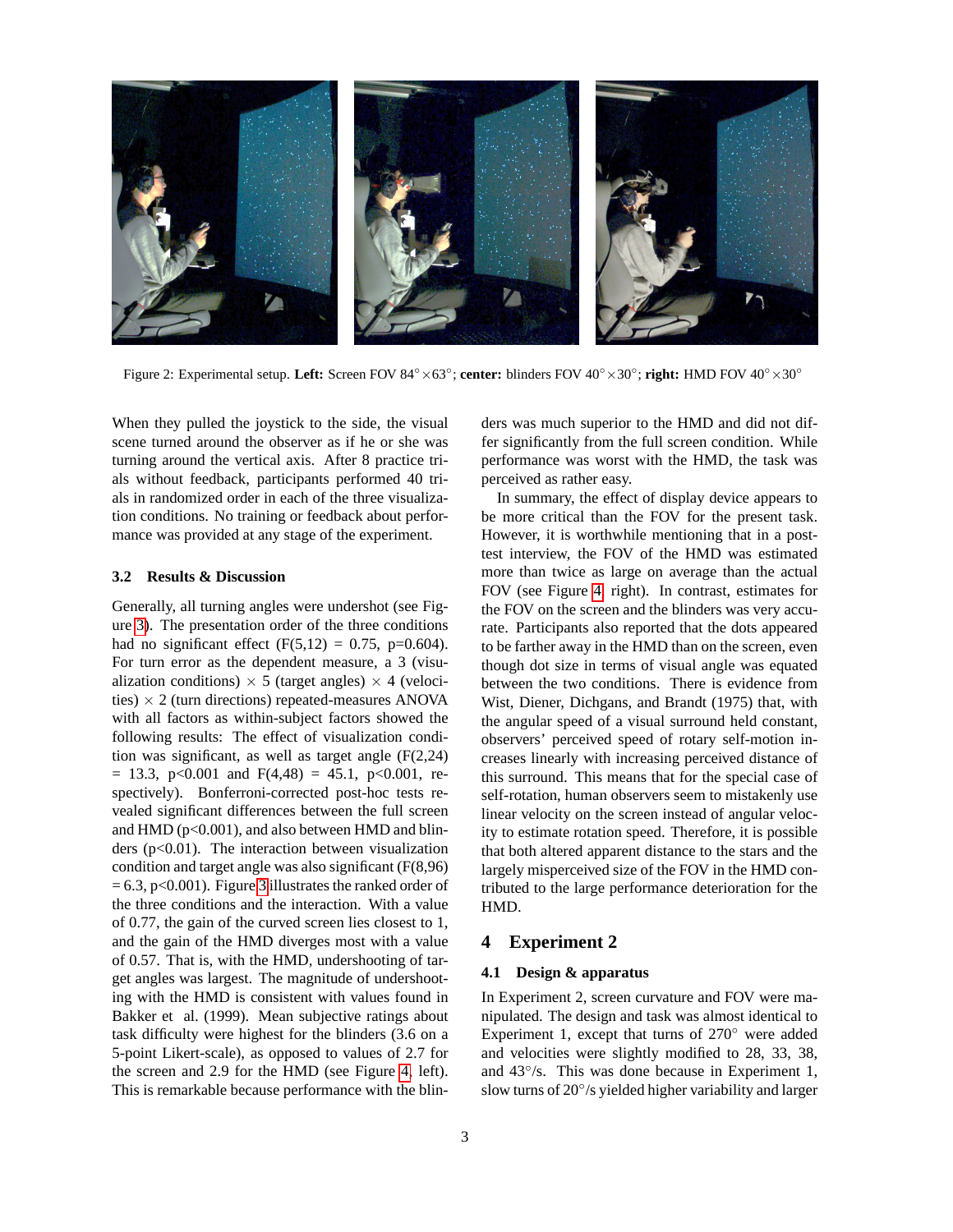

<span id="page-4-0"></span>Figure 3: Experiment 1: Means of turned angles per visualization condition plotted against the correct target angles. Boxes show one standard error of the mean, whiskers indicate one standard deviation. The slopes of the fitted lines correspond to the gain factors. The equations for the linear fit are shown in the inset on top. A gain factor of 1 (black line) describes perfect performance. Notice that all turning angles are undershot.



<span id="page-4-1"></span>Figure 4: **Left:** Mean rated task difficulty. Boxes show one standard error of the mean, whiskers indicate one standard deviation. Note that task difficulty for the HMD was rated as almost as easy as the full screen condition, even though the HMD yielded the worst turning performance. **Right:** Mean estimated FOV. The heights of the colored boxes indicate the amount of deviation from the actual FOV. Notice the large over-estimation of FOV for the HMD.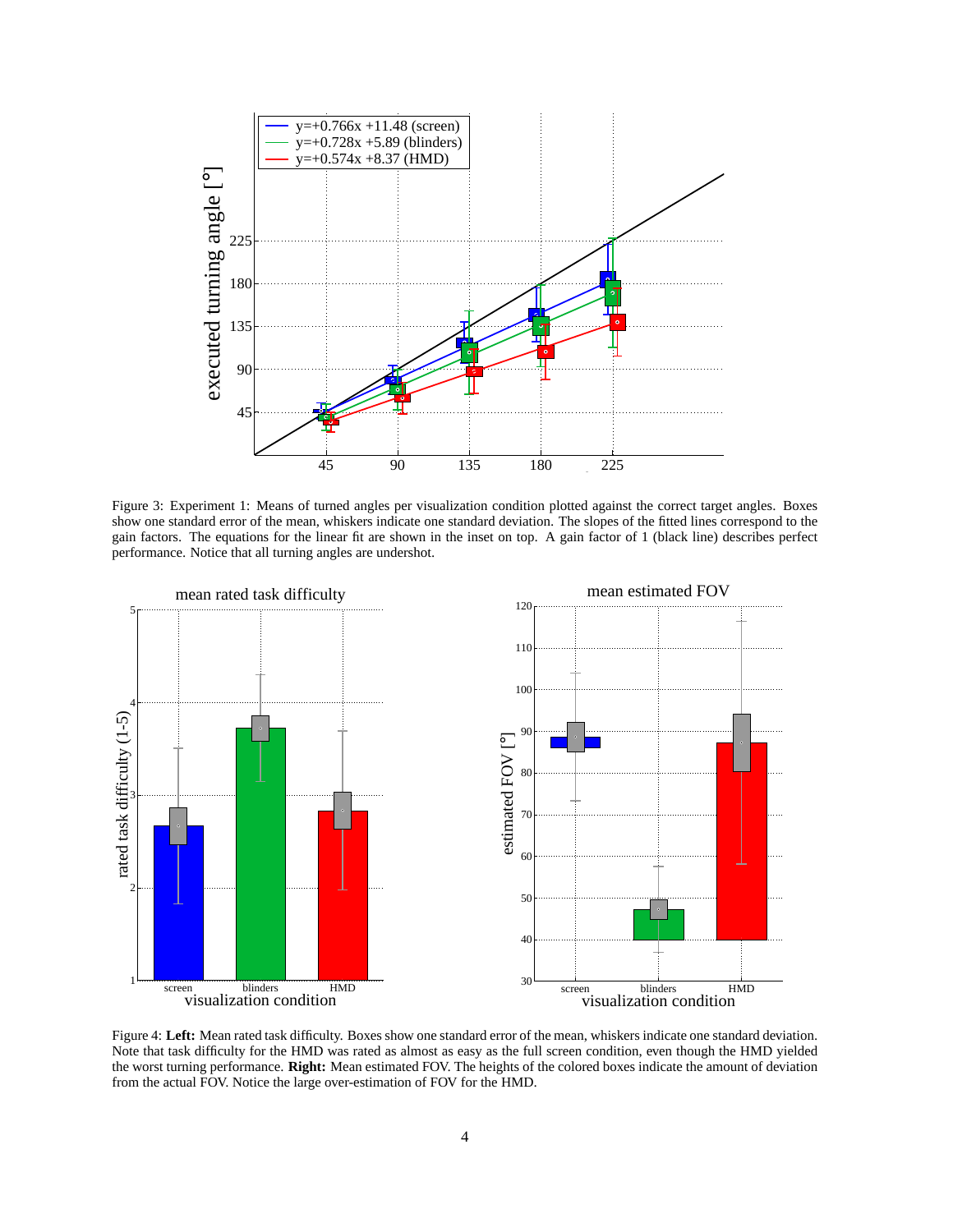turning errors than the faster velocities. Sixteen observers who had not participated in Experiment 1 performed the task using a flat projection screen and a curved screen (curvature radius =  $2m$ ; FOV =  $84^\circ \times 63^\circ$ for both, see Figure [5\)](#page-5-0) in two separate blocks on two different days. FOV was also varied  $(84° \times 63°)$  vs.  $40^\circ \times 30^\circ$ ) in each session using blinders. Presentation order of the blocks was fully balanced across participants.



<span id="page-5-0"></span>Figure 5: Schematic drawing of Experiment 2: **Top:** Curved screen; **Bottom:** Flat screen;  $\angle F\overrightarrow{O}V = 84^\circ \times 63^\circ$  for both. Viewing distance was 89 cm to the flat screen and 106 cm to the center of the curved screen. The identical stimuli from Experiment 1 were used for both conditions in Experiment 2.

#### **4.2 Results & Discussion**

A repeated-measures ANOVA with turn error as the dependent variable revealed a significant effect of screen curvature, turning velocity, and also an interaction between curvature and turn angle: While target angles were undershot in the curved screen (gain factor 0.84), a surprising overshoot was observed for the flat screen (gain factor 1.08, see Figure [7,](#page-6-0) bottom). The

presentation order of the randomized blocks (flat vs. curved screen) had no significant effect (see Table [1](#page-5-1) for F-values).

| Factor                                       | df and F-value             | <b>Significance</b> |
|----------------------------------------------|----------------------------|---------------------|
| Visualization<br>condition                   | $F(1.95, 15.6) =$<br>8.21  | p<0.001             |
| Velocity                                     | $F(1.22, 9.75) =$<br>9.32  | p <0.01             |
| Visualization<br>condition ×<br>Target angle | $F(2.96, 23.65) =$<br>6.79 | p<0.002             |
| Presentation<br>order                        | $F(1,7) = 0.13$            | p=0.993             |

<span id="page-5-1"></span>Table 1: F-Table of ANOVA results. Note: df and Fvalues for repeated-measures tests are Greenhouse-Geisser corrected.



<span id="page-5-2"></span>Figure 6: Optical difference of rotational optic flow viewed on the flat and the curved screen. Due to the fact that the FOV was kept constant, the center of the curved screen is farther away from the observer than the flat screen. While the angular velocity ( $\dot{\alpha}$  and  $\dot{\beta}$ ) of optic flow is unaffected, the linear velocity (V $\alpha$ and V $\beta$ ) on the projection screen is both dependent on the distance to the observer and on curvature: Vectors of linear velocity are longer in the center of the curved screen than on the flat screen, while the difference becomes less towards the periphery.

Figure [7](#page-6-0) (bottom) summarizes the results. For comparison, results from Experiment 1 are plotted again in the top part. Bonferroni-corrected post-hoc tests showed a significant difference for gain factors between the flat and curved screen in the full view condition ( $p$ <.05). There was, however, no significant difference for the reduced FOV for both the curved and the flat screen ( $p=.82$  and  $p=.14$ , respectively).

In the experiment, participants had been instructed to trust their sense of ego-motion to estimate their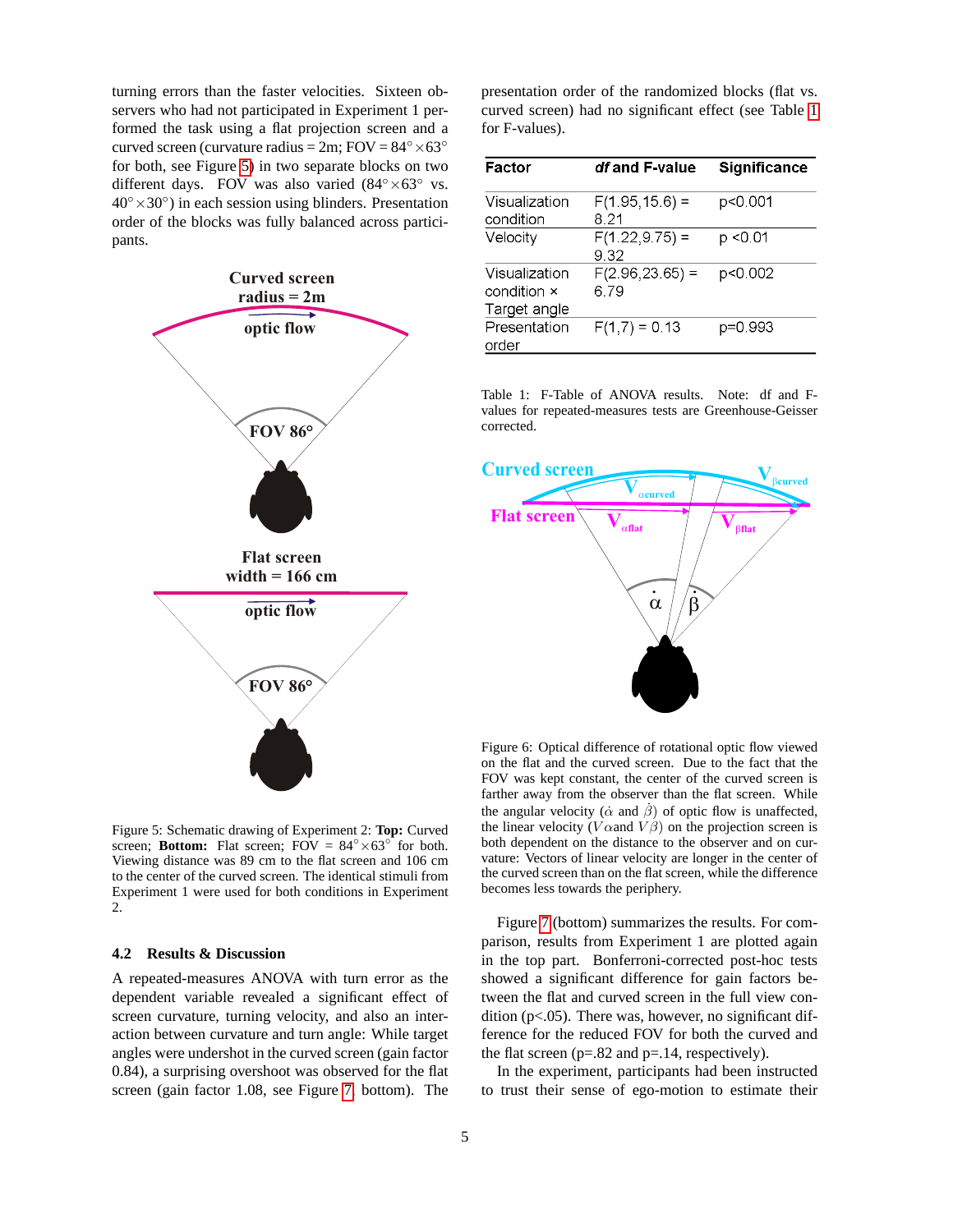

<span id="page-6-0"></span>Figure 7: Means of turned angles per visualization condition plotted against the correct target angles. For comparison, results from Experiment 1 (top) and Experiment 2 (bottom) are plotted above one another. Boxes show one standard error of the mean, whiskers indicate one standard deviation. The slopes of the fitted lines correspond to the gain factors. The equations for the linear fit are shown in the inset on top. A gain factor of 1 describes perfect performance, as indicated by the black diagonal line. Notice that in both experiments, turning angles were undershot on the curved screen, whereas overshooting occurred on the flat screen.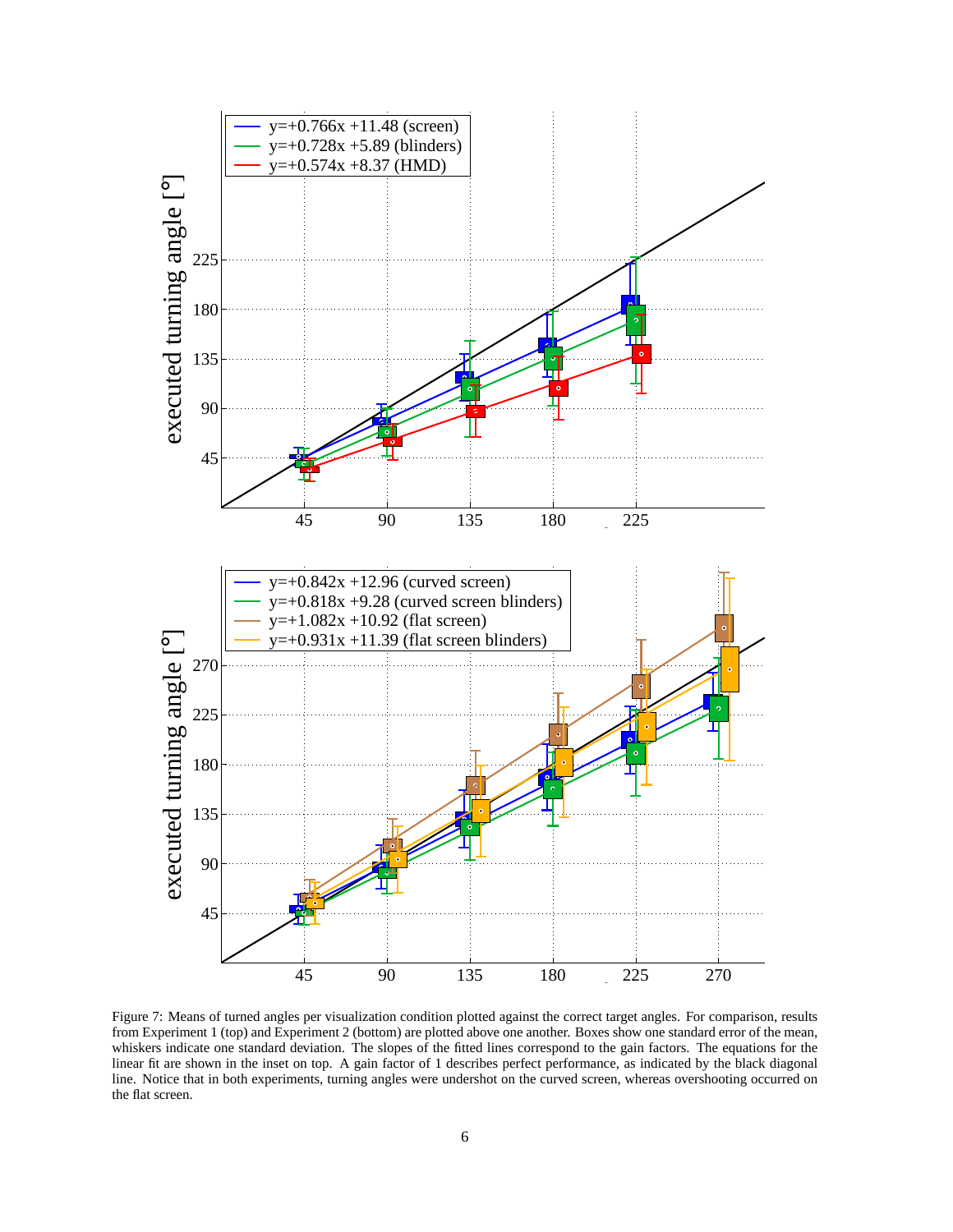turn angles. Interestingly, some observers' verbal reports after the experiment indicated that on the curved screen, the simulated self-rotations looked "more realistic" than on the flat screen. This may have led them to overestimate turns on the curved screen (thus to undershoot target angles) and to underestimate turns on the flat screen (and thus to overshoot target angles). Figure [6](#page-5-2) illustrates the optical difference of the stimuli on the two screens. The longer vector on the curved screen for stimuli with the same angular velocity predicts that turns should be overestimated on the curved screen compared to the flat screen if the linear velocity rather than the angular velocity is used to estimate turning angles. Indeed, this pattern of results was found in our study. Some participants also reported after the experiment that rotational optic flow on the flat screen looked like translational lamellar flow (e.g., like looking sideways when walking forward).

#### **5 GENERAL DISCUSSION**

In this study, we investigated the influences of display devices, FOV, and screen geometry on the perception and control of visually simulated ego-rotations. In Experiment 1, we found that turning accuracy with the HMD (FOV  $40^{\circ} \times 30^{\circ}$ ) was significantly worse than on a projection screen with a FOV of  $84^\circ \times 63^\circ$ . Importantly, reducing the FOV on the projection screen from  $84^\circ \times 63^\circ$  to the same  $40^\circ \times 30^\circ$  as on the HMD did not affect performance at all, although this significantly increased perceived task difficulty. Furthermore, performance on the projection screen was significantly better than on the HMD even when the FOV was equal to the HMD ( $40^{\circ} \times 30^{\circ}$ ). Previous research has mainly attributed reduced perceptual performance of HMDs to their reduced FOV, and also to the predominantly low resolution and their weight (Arthur, 2000). Our results question this hypothesis. In the present study, the resolution was kept constant at  $1024\times768$  pixels for all display devices, and the additional weight of the HMD was supported by a chin rest. We identified two other factors that might have affected performance on the HMD: First, observers overestimated the FOV on the HMD by a factor of 2.2 on average, while they were very accurate at judging the FOV on the screen for both the full view and the reduced view conditions with the blinders (cf. Figure [4\)](#page-4-1). Second, most observers reported that on the HMD, the visual stimuli appeared to be at a farther distance than on the screen, even though stimulus size in terms of visual angle was kept constant. Findings from Wist et al. (1975) suggest that this overestimation of distance leads observers to overestimate ego-rotation speed, as discussed in section 3.2.

The open question is why observers largely overestimated the FOV with the HMD, but not with the blinders. One difference is that with blinders, there were distance cues available for both the distance of the viewing aperture and the projection screen (cf. Figure [2,](#page-3-0) center). Additionally, minimal head movements might have provided parallax information. Participants had explicitly been instructed not to move their head during the trials, and their head was always stabilized in the chin rest, but it cannot be ruled out that some observers did move their head minimally. With the HMD, on the other hand, the black rim of the viewing aperture is not clearly visible since it is very close to the eyes, and the distance to the LCD screens is not directly perceivable because they are viewed through optical lenses. Furthermore, the HMD was not positiontracked in this study. This means that if observers moved their head, they did not get any visual feedback from their motion. In summary, viewing conditions with HMDs are rather unnatural, which can result in distorted perception of distance, FOV, and turning angles(see also Kearns et al., 2002).

It seems likely that both misperceived FOV and distance have contributed to the large performance deterioration for the HMD. Further investigation is needed to identify the source of the distorted distance-perception and estimated FOV for HMDs.

## **6 CONCLUSIONS**

In this study we intended to disentangle the influence of display devices, screen curvature, and FOV on the ability to control simulated ego-rotations solely from visual information. We found that display devices had a strong influence on the ability to control simulated ego-rotations: Performance was better when a projection screen was used (gain 0.77), and performance dropped drastically when a HMD was used (gain 0.57). Surprisingly, we did not find any effect when the FOV was reduced: With a reduced FOV of  $40^{\circ} \times 30^{\circ}$ , performance was as accurate as when a large FOV of 84◦×63◦ was available. Furthermore, in Experiment 2, we found an effect of screen curvature: While participants undershot target angles for visually simulated ego-rotations on the curved screen (gain 0.84), they overshot target angles on the flat screen (gain 1.08).

Using a HMD with a FOV of  $24^\circ \times 18^\circ$ , Bakker et al. (1999) also found large undershooting of intended turn angles. However, in a follow-up study, where a new HMD with a larger FOV of  $48° \times 36°$  was used, they found overshooting for the same task using the identical stimuli (Bakker et al., 2001). The authors attribute the difference to the increased FOV, since it was the only parameter changed in their experiment. The results of our study, however, suggest